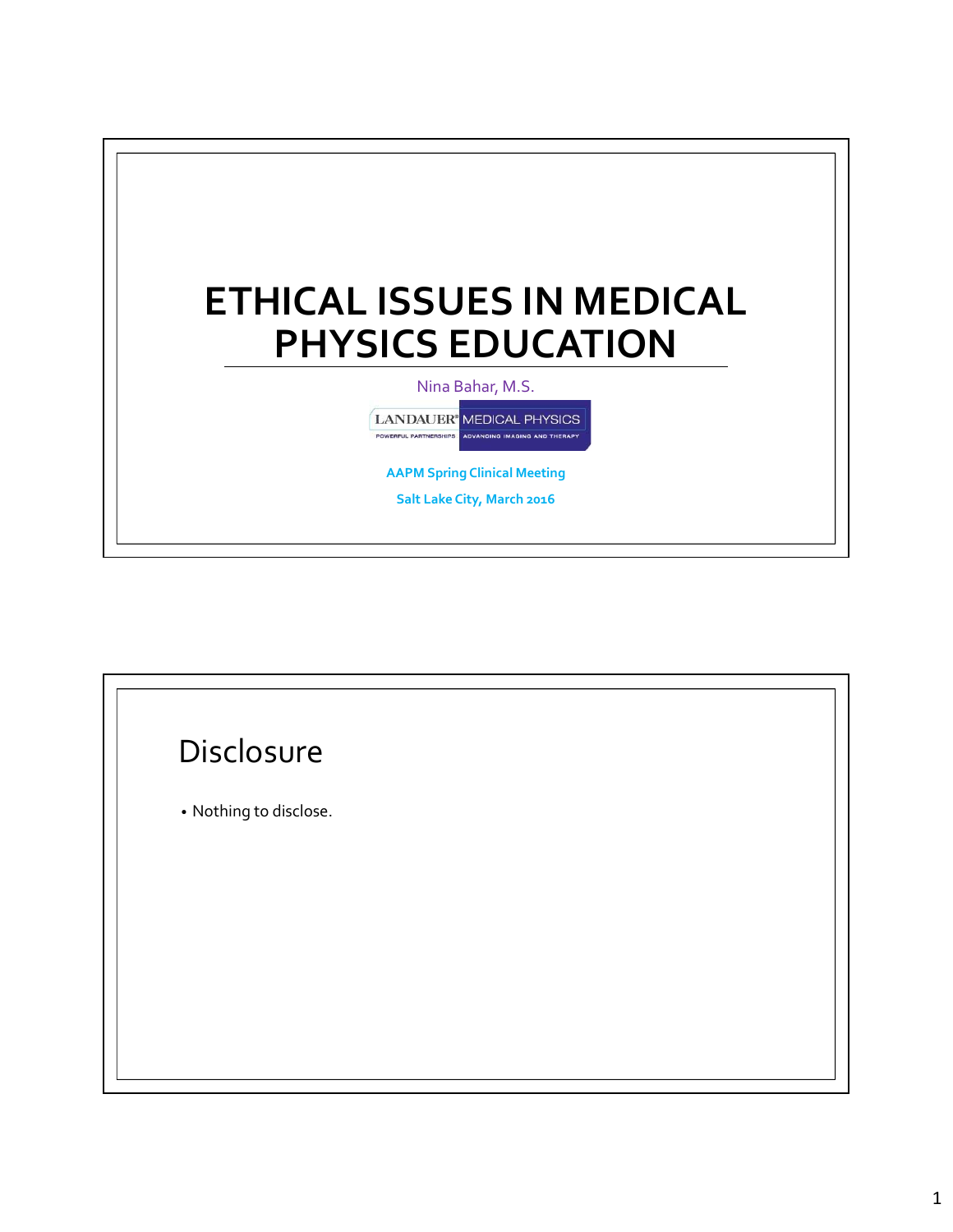

### Outline

- •Over-arching values and structure of the code
- •Current education-specific guidelines
- •Discussion questions
- •Future education-specific guidelines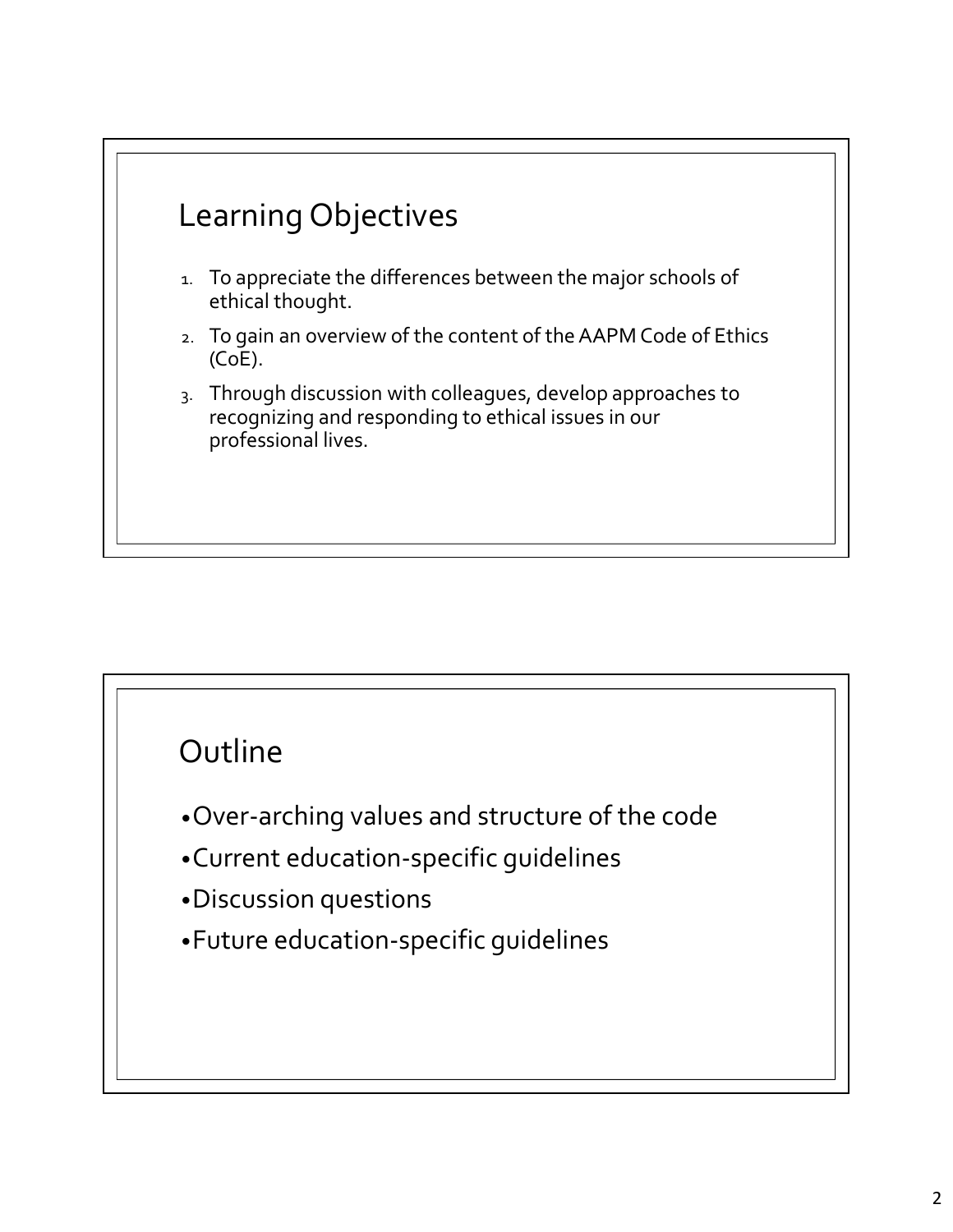# Who has read the AAPM Code of Ethics? (This is not a SAMS question)

#### 20% I have

#### 20% I am aware of its existence but have not read it

20% I didn't know it existed

20%

### 20%

| Advancing the Science.<br><b>Education &amp; Professional</b><br><b>Practice of Medical Physics</b> | <b>THE AAPM</b>                | Professional/Education/Science Policies                                                                               |                                |                       |           |                     |
|-----------------------------------------------------------------------------------------------------|--------------------------------|-----------------------------------------------------------------------------------------------------------------------|--------------------------------|-----------------------|-----------|---------------------|
| My AAPM                                                                                             |                                |                                                                                                                       |                                |                       |           |                     |
| <b>AAPM</b>                                                                                         | <b>POLICY</b><br><b>NUMBER</b> | <b>POLICY NAME</b>                                                                                                    | <b>APPROVAL</b><br><b>DATE</b> | <b>SUNSET</b><br>DATE |           |                     |
| Staff Contacts<br>Mission                                                                           | PP 1-H                         | Definition of A Qualified Medical Physicist                                                                           | 11/30/2011                     | 12/31/2016            |           |                     |
| · Policies & Procedures<br>Association                                                              | PP 2-D                         | Licensure and The Medical Physicist's Role in the Practice of Medicine - A Guide for<br>Administrators and Regulators | 7/31/2008                      | 12/31/2015            |           |                     |
| Governance                                                                                          | PP 3-D                         | Medical Physicist Expert Witness                                                                                      | 7/14/2014                      | 12/31/2019            |           |                     |
| Committees<br>Committee                                                                             | PP 7-D                         | Process for Selection of AAPM Nominees for the ABR Physics Trustee                                                    | 10/9/2006                      | 12/31/2016            |           |                     |
| $Classified$ <b>a</b>                                                                               | PP 11-C                        | Guidelines for Solicitation of Funds in the Name of the AAPM                                                          | 11/29/2008                     | 12/31/2019            |           |                     |
| Individual<br>Appointments                                                                          | PP 12-C                        | Policy on CT Whole Body Screening                                                                                     | 12/3/2014                      | 12/31/2019            |           |                     |
| History & Heritage                                                                                  | PP 13-A                        | Dose Management in Diagnostic Radiology                                                                               | 7/18/2002                      | 12/31/2017            |           |                     |
| - Chapters                                                                                          | PP 15-B                        | Conflict of Interest                                                                                                  | 11/28/2009                     | 12/31/2015            |           |                     |
| Public & Media                                                                                      | PP 16-B                        | Plagiarism in AAPM lournals                                                                                           | 11/28/2012                     | 12/31/2017            |           |                     |
| International                                                                                       | PP 17-B                        | Scope of Practice of Clinical Medical Physics                                                                         | 11/30/2011                     | 12/31/2016            |           |                     |
| Medical Physicist                                                                                   | PP 18-B                        | Statement on the description of involvement of Medical Physicists in clinical<br>procedures                           | 12/3/2013                      | 12/31/2015            |           |                     |
| Members.                                                                                            | PP 19-A                        | Graduation from an Accredited Clinical Residency Programs                                                             | 3/31/2007                      | 12/31/2017            |           |                     |
| Students                                                                                            | PP 20-C                        | Civilian or Government Physicist Employees' Professional Activity                                                     | 12/3/2013                      | 12/31/2019            |           |                     |
| Meetings<br>caucation                                                                               |                                | Medical Care                                                                                                          |                                |                       |           |                     |
| Government Affairs                                                                                  |                                | PP 23-A<br>Endorsement of Broducts, Manufacturers, or Suppliers                                                       |                                |                       | 7/31/2008 | <b>IZ018</b><br>121 |

10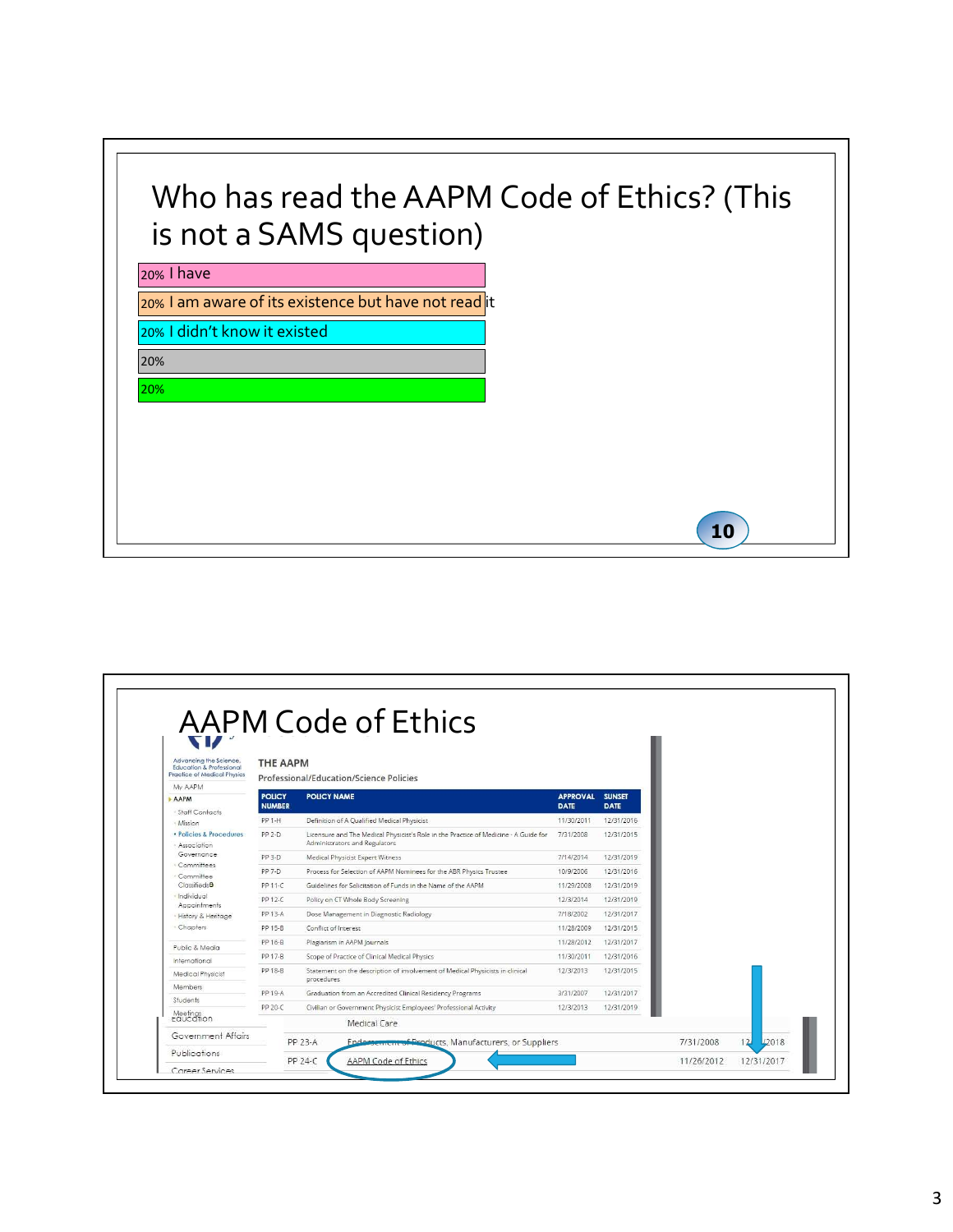## AAPM TG-109 Code of Ethics

Principles –the core of the Code of Ethics

Ethics Guidelines —elaborate more specifically on the Principles, help to interpret and implement

- I. Professional Conduct
- II. Research Ethics
- III. Education Ethics
- IV. Business Ethics

## AAPM TG-109 Code of Ethics

Principles –the core of the Code of Ethics

Ethics Guidelines —elaborate more specifically on the Principles, help to interpret and implement

- I. Professional Conduct
- II. Research Ethics
- III. Education Ethics
- IV. Business Ethics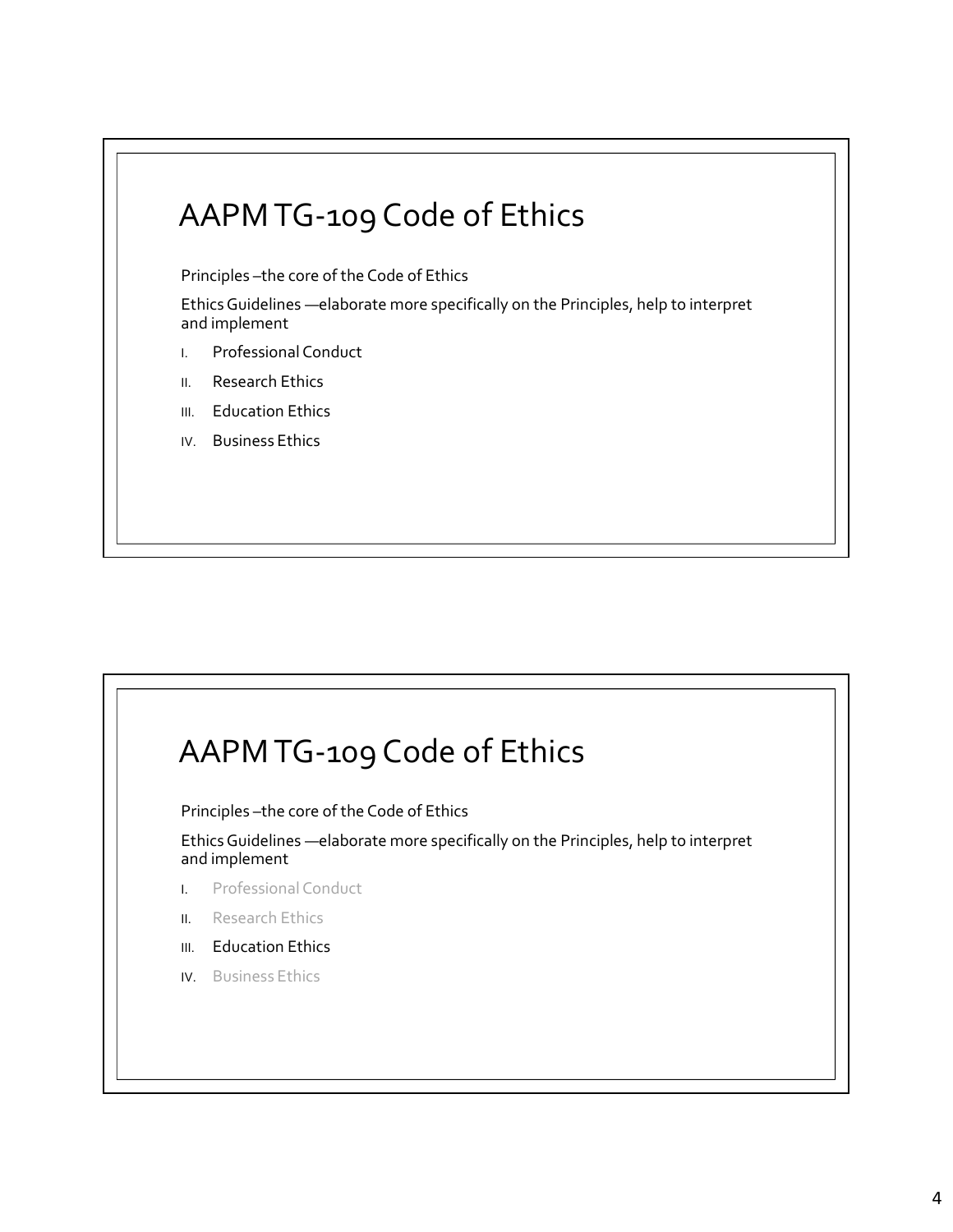

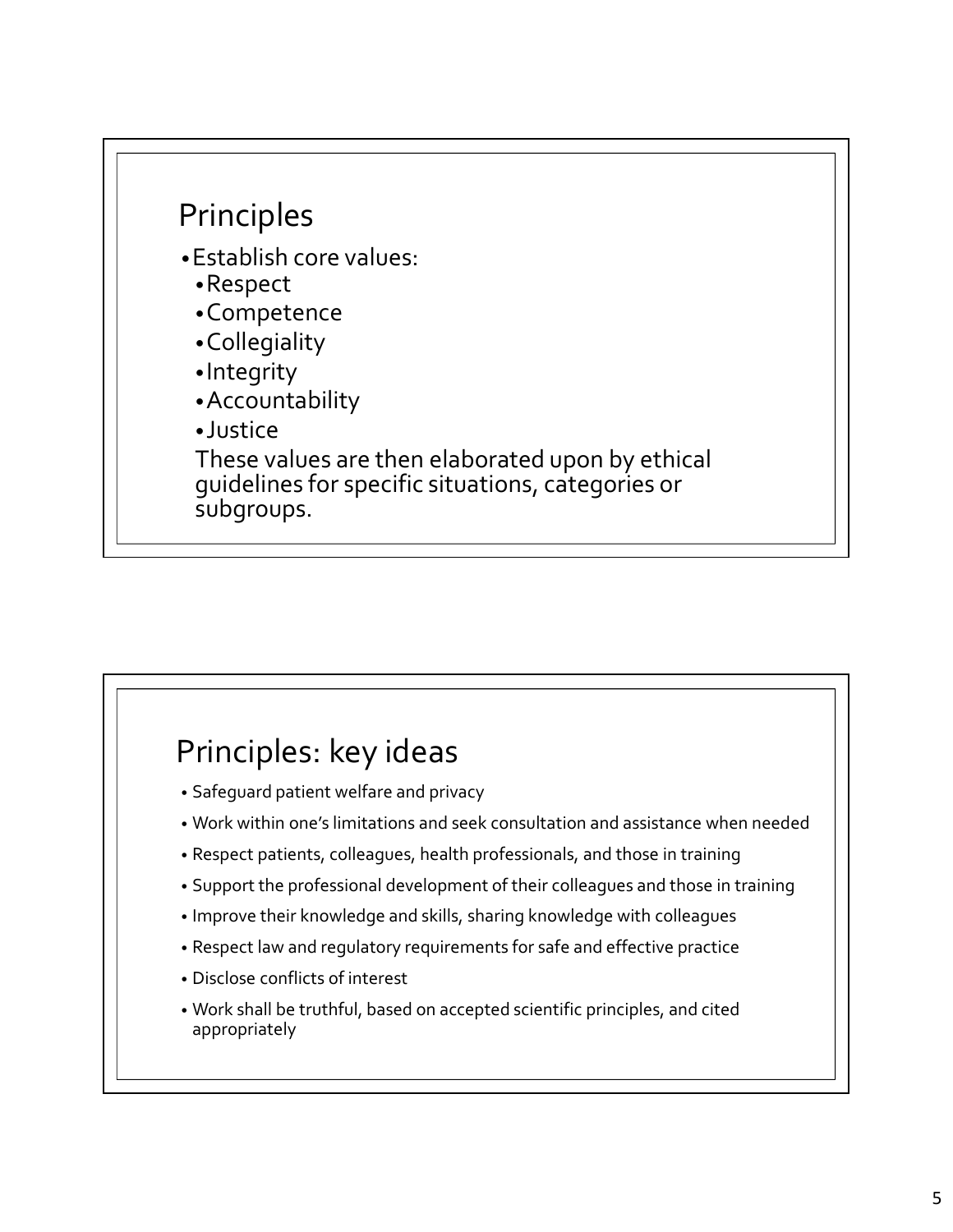

## Education ethics in TG-109

"Formal educational settings present an environment within which the student

will have the opportunity to absorb the intellectual and ethical atmosphere of

the institution and its educators. Thus it is of paramount importance that

teachers/educators exhibit the highest ethical standards, and students begin

the practice of ethical behavior that will guide them for the remainder of their

careers."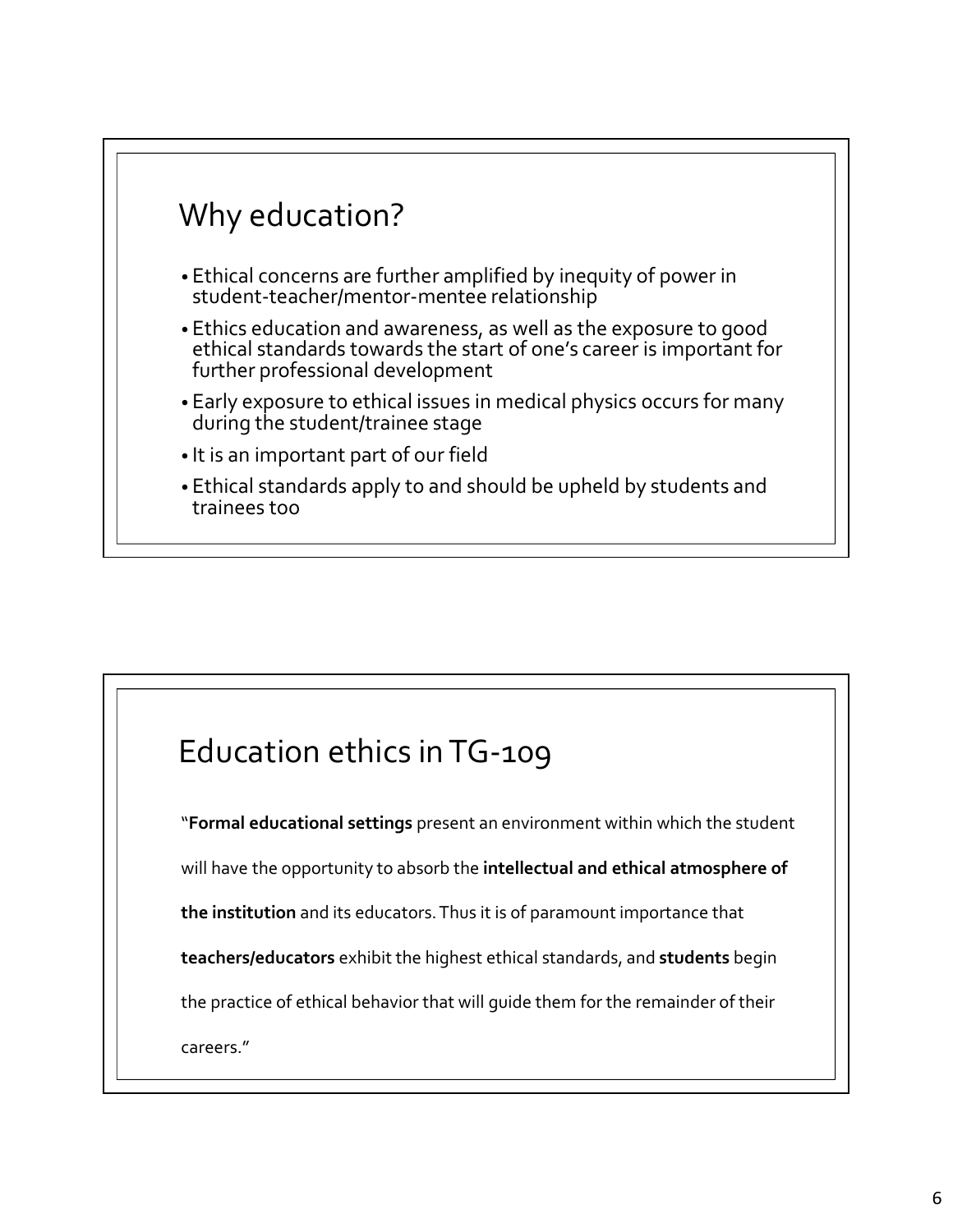

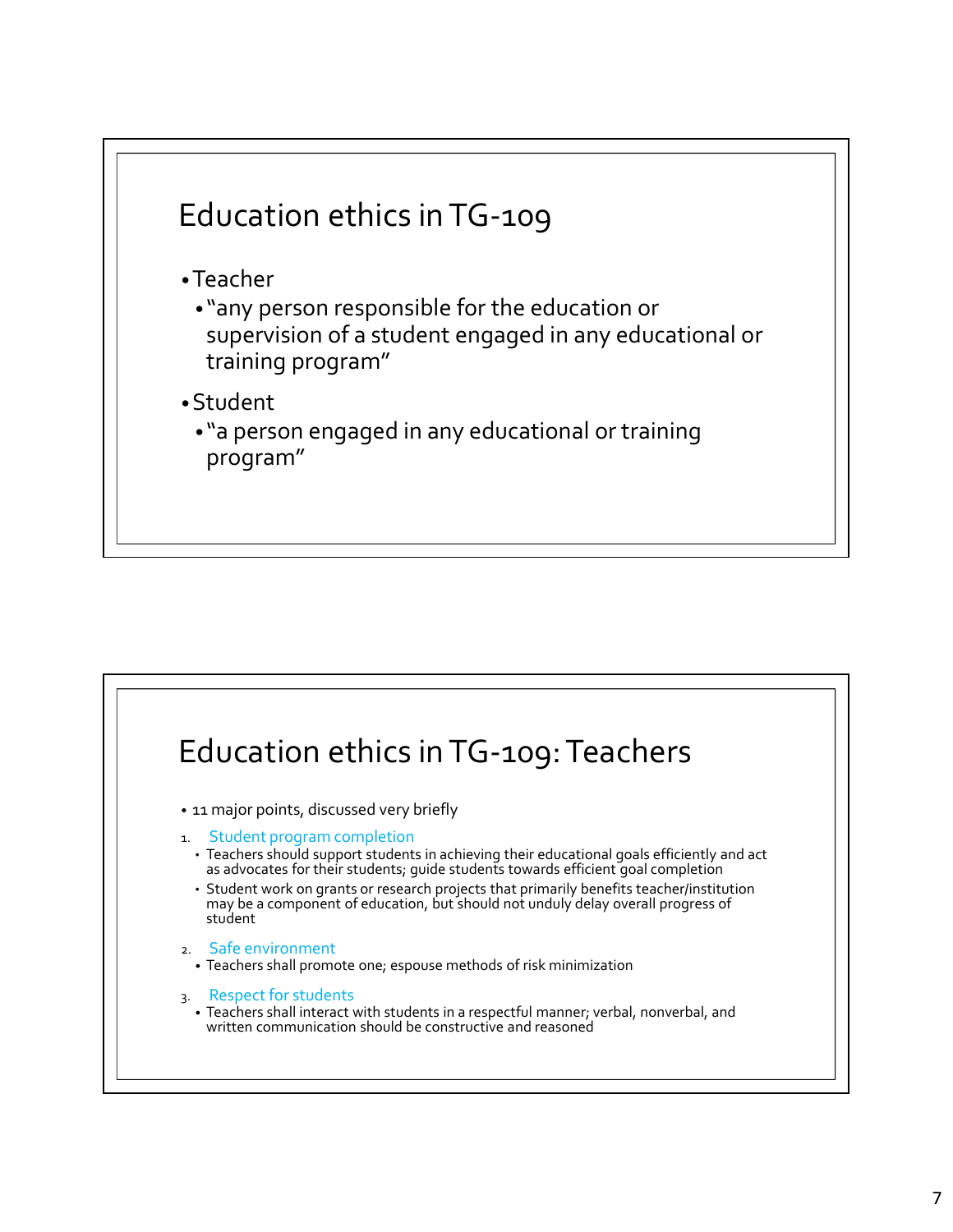

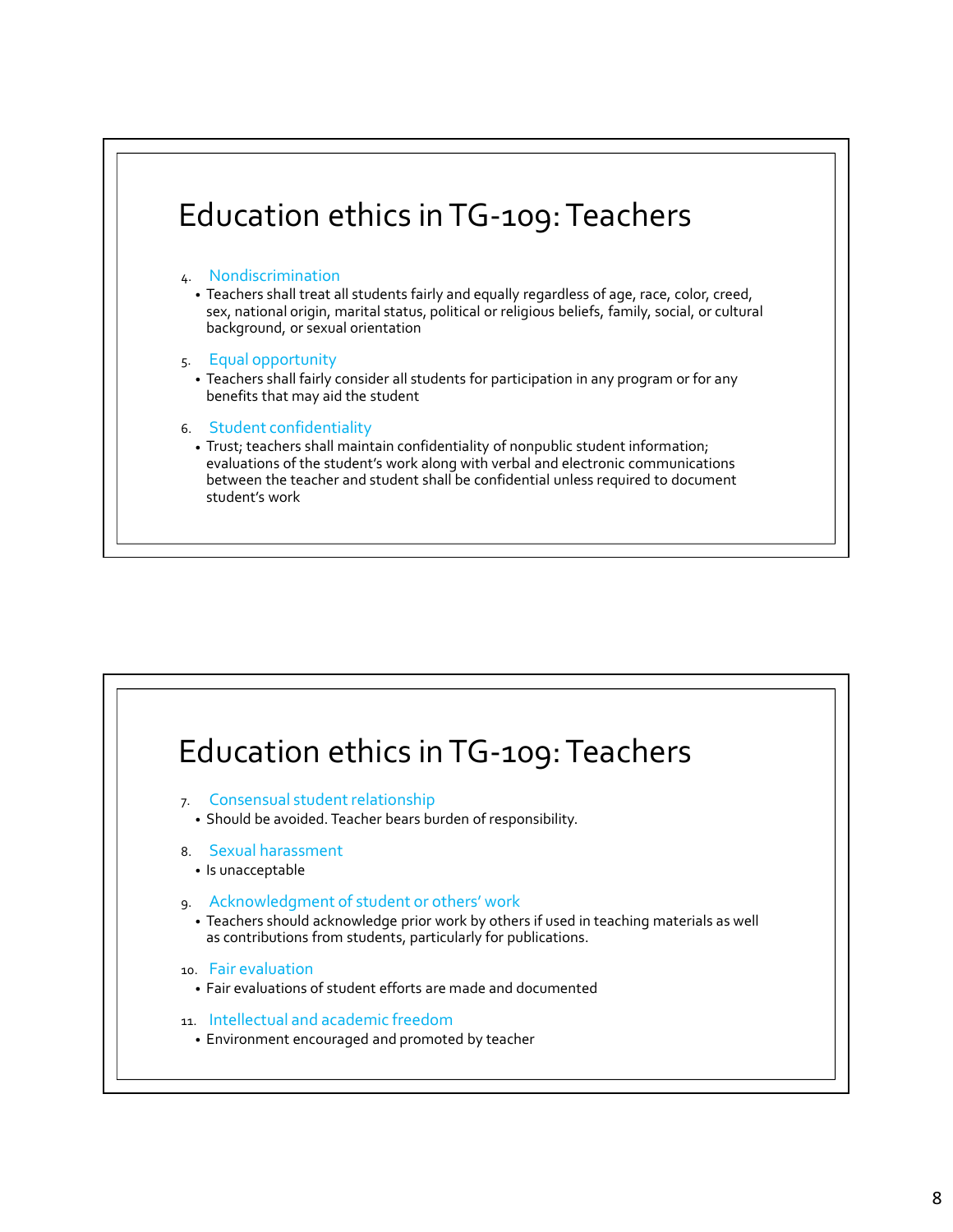

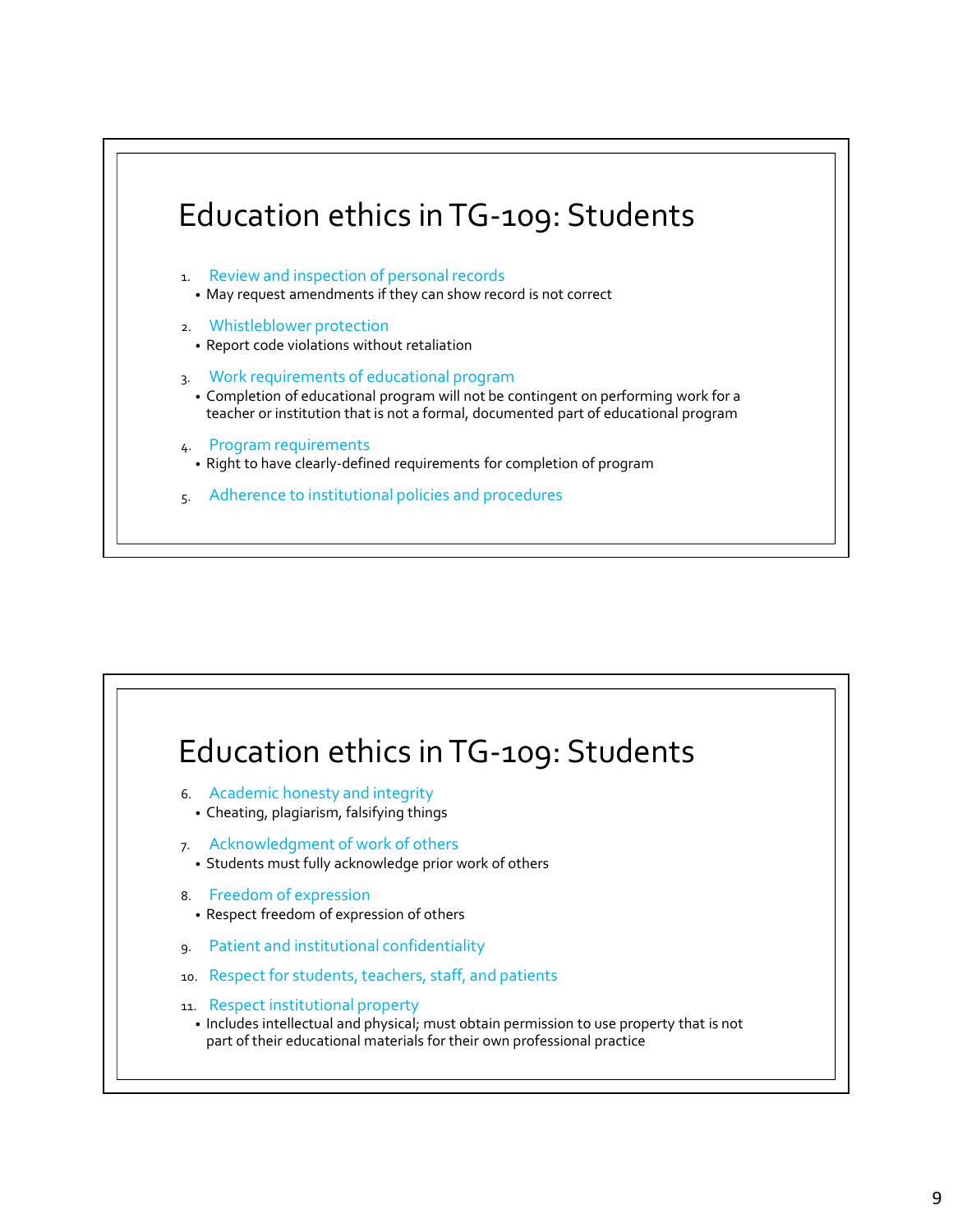

| <b>Discussion</b> |                                                                                                                                 |  |
|-------------------|---------------------------------------------------------------------------------------------------------------------------------|--|
|                   | Let's revisit a previous question with a modification:                                                                          |  |
|                   | An additional year has been added on to a doctoral student's<br>course of studies; what is necessary for program completion has |  |
|                   | not been communicated. Does this violate the code of ethics?<br>(This is not a SAMS question)                                   |  |
| 20%               | A. Yes                                                                                                                          |  |
| 20%               | B. No                                                                                                                           |  |
| 20%               |                                                                                                                                 |  |
| 20%               |                                                                                                                                 |  |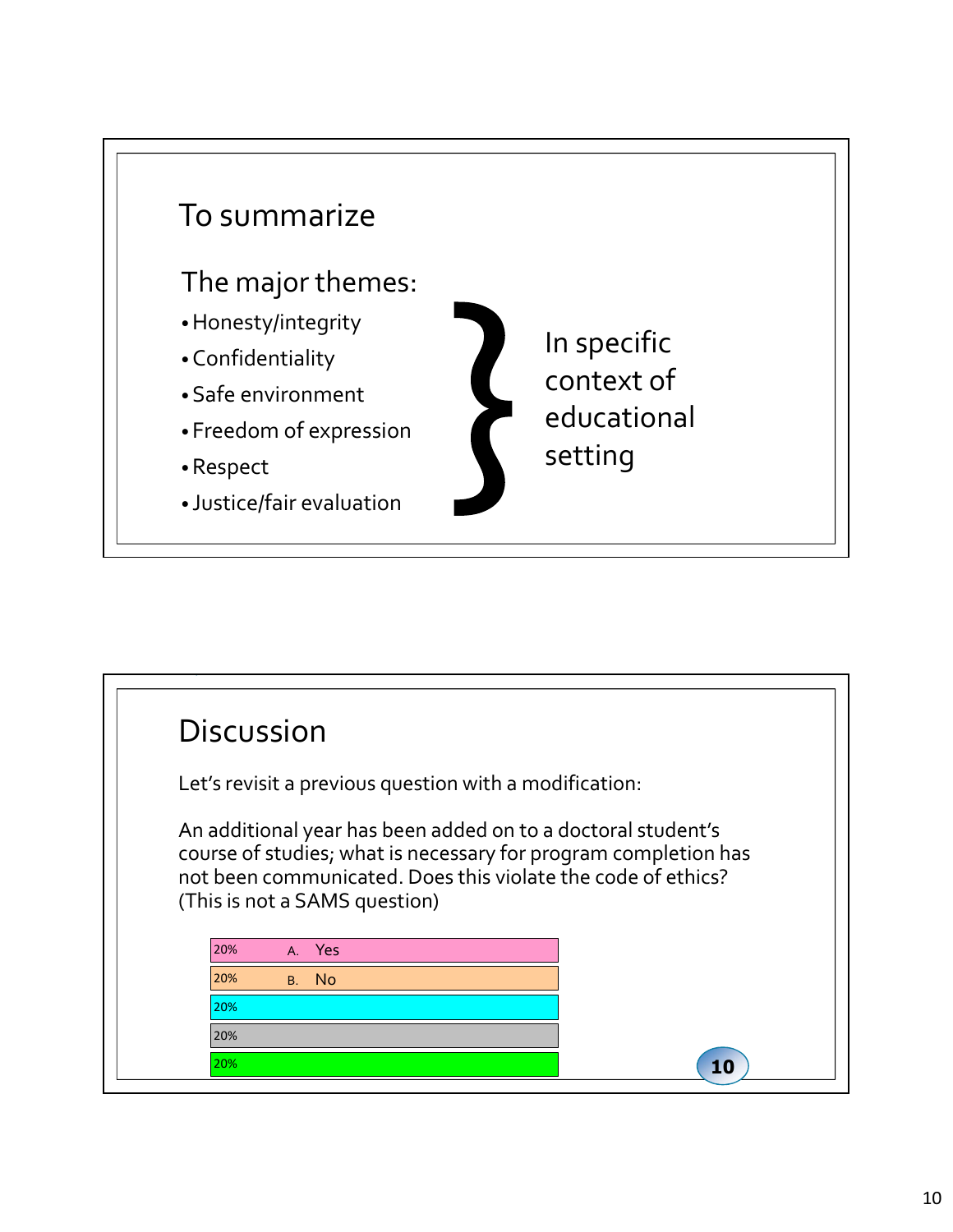| <b>Discussion</b>                                                                                                                                                                                                                                       |  |
|---------------------------------------------------------------------------------------------------------------------------------------------------------------------------------------------------------------------------------------------------------|--|
| You start a new job with a team of physicists and are<br>asked to perform a procedure that directly impacts<br>patient care. You have not done the procedure before nor<br>have you received training. What do you do?<br>(This is not a SAMS question) |  |
| You do the procedure anyway<br>$20% A$ .                                                                                                                                                                                                                |  |
| You consult site policy and procedure documentation, prior cases<br>$20\%$ B.                                                                                                                                                                           |  |
| You seek quidance from physicist in team who is familiar with site and procedure<br>$20\%$ C.                                                                                                                                                           |  |
| A combination of B and C<br>$20\%$ D.                                                                                                                                                                                                                   |  |
| 20%<br>10                                                                                                                                                                                                                                               |  |
|                                                                                                                                                                                                                                                         |  |

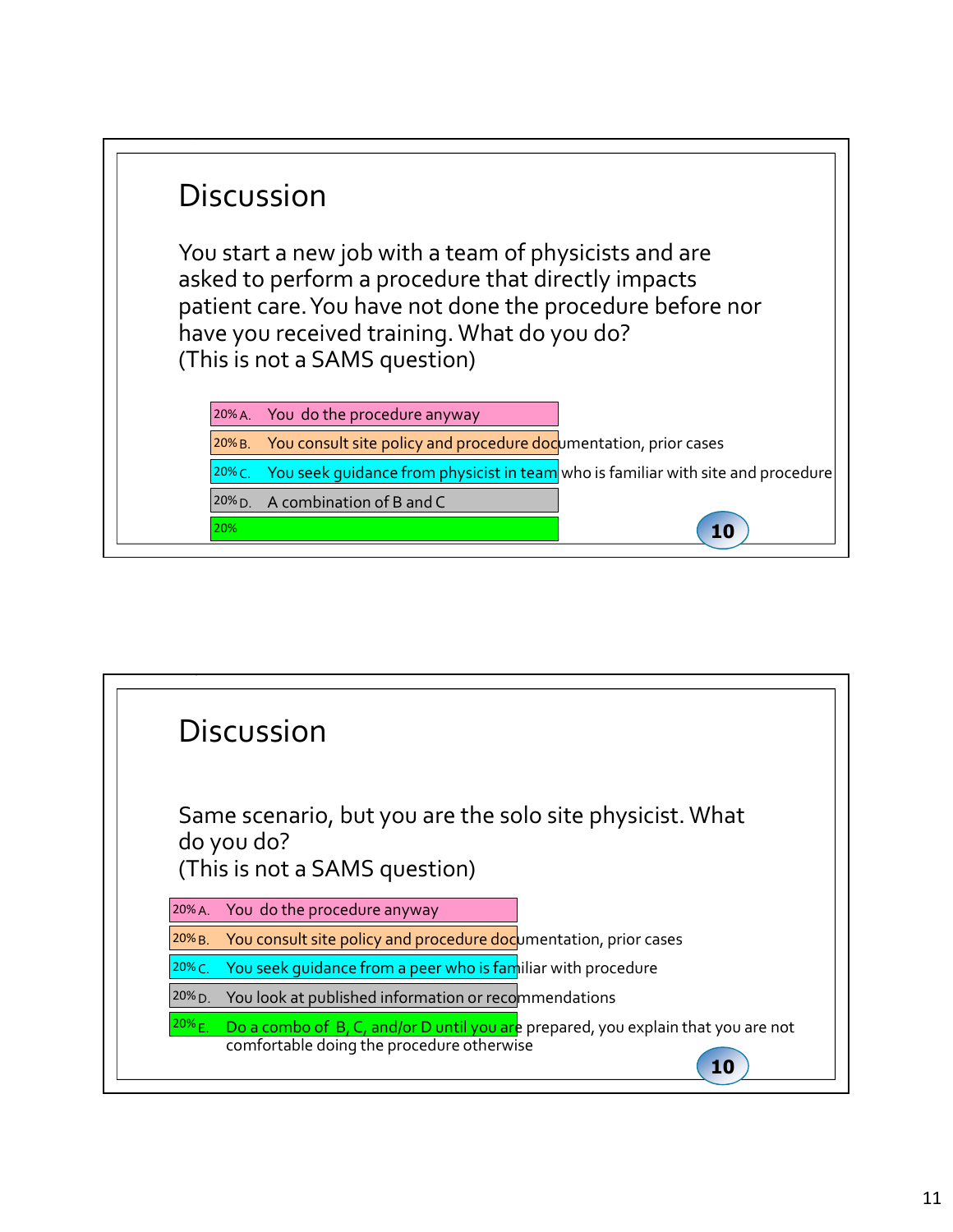## **Discussion**

•Same scenario, but you are solo physics resident instead of solo physicist. (No one else is onsite or picking up the phone.) Would this change your course of action? Does resident status add any additional elements to this question?

(This is not a SAMS question)

### You are a resident. After completing a calibration with your superior on a device that is to be used on a patient, you discover that a mistake was made. Your superior encourages you to fudge the data. What do you do? (This is not a SAMS question) 20% 20% D. Don't redo the calibration, it's probably fine <sup>20%</sup>C. Choice B and you also make the person above your superior aware of the situation **computer and the situation** 20% alternative. Alternative and the set of the set of the set of the set of the set of the set of the set of the set of the set of the set of the set of the set of the set of the set of the set of the set of the set of th 20%<sup>A.</sup> Redo the calibration afterhours in secrecy Redo the calibration and explain to superi<mark>or that you are not comfortable with the</mark> 10 **Discussion**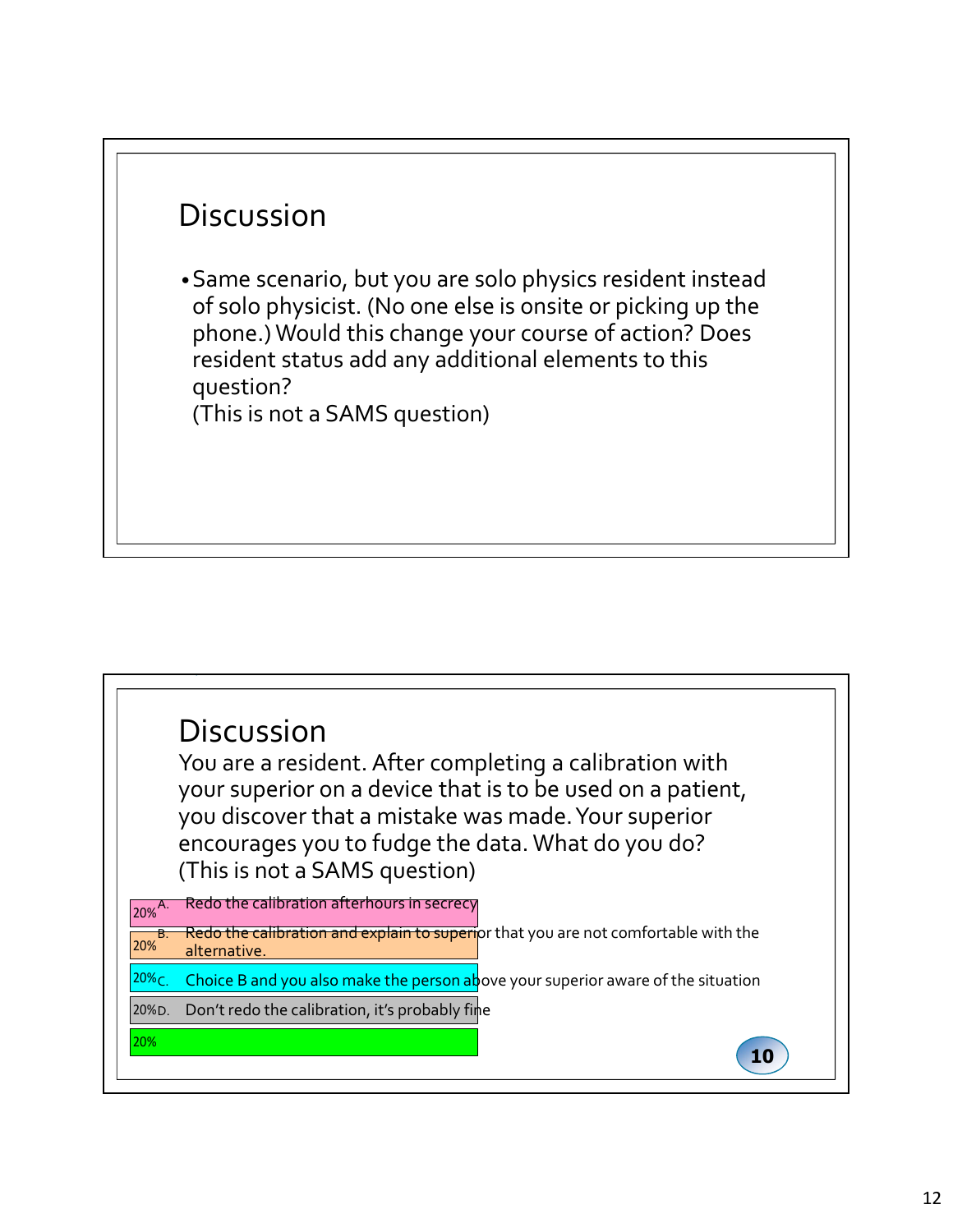